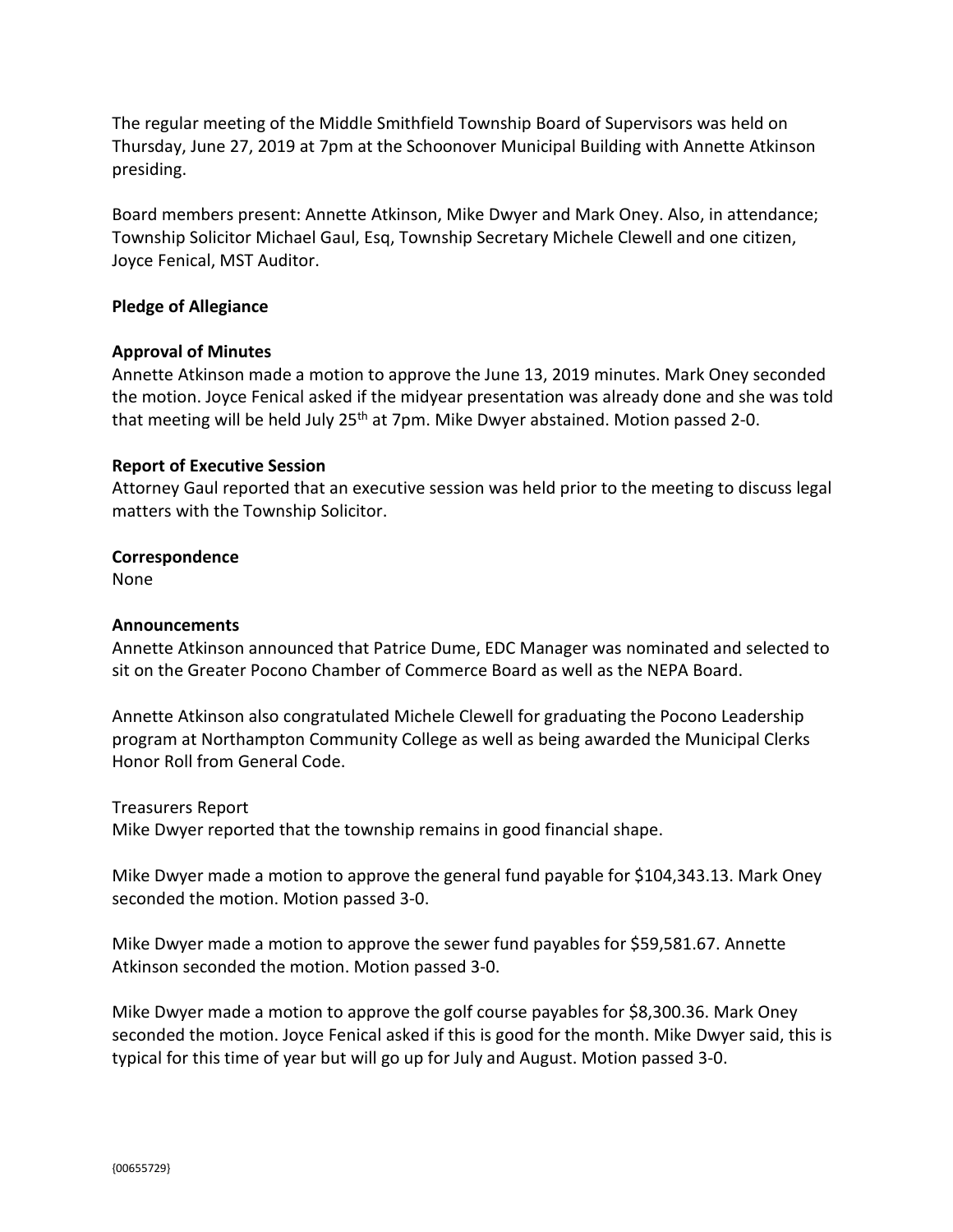Mike Dwyer made a motion to approve the liquid fuels payables for \$6,208.22. Annette Atkinson seconded the motion. Motion passed 3-0.

Mike Dwyer made a motion to approve the cable franchise payables for \$8,638.38. Mark Oney seconded the motion. Motion passed 3-0.

**Solicitors Report** None

**Engineers Report** None

# **Old Business**

Roof Restoration Contracts; Mike Dwyer made a motion to ratify the increase of cost and amend the contract to the new total amount of \$87,237 for the roof restoration project at 147 Municipal Drive. The increase is due to the prevailing wage laws. Annette Atkinson seconded the motion. Motion passed 3-0.

MST Community Center Preliminary/Final Land Development Plan; Mark Oney made a motion to grant the township Preliminary Land Development approval for the MST Community Center land development plan, with the only condition being receipt of the required NPDES/E&S approval from the MCCD, or DEP/EPA, as the case may be. Previously, the Township had sought, and received, conditional approval of a preliminary/final land development plan. The Township now desires to carve out separately approval for land development on a preliminary plan basis, so as to allow the Township to begin site work prior to fulfillment of all the conditions for final plan approval. Annette Atkinson seconded the motion. Motion passed 3-0.

# **Community Building**

None

# New Business

DiDomenico Joinder Deed Resolution; Mike Dwyer made a motion to table action on the Joinder Deed Resolution. Mark Oney seconded the motion. Motion passed 3-0.

Resolution 06-2019-3; Highway Transfer Program Whereas The PA Department Of Transpiration And Middle Smithfield Township Have Agreed To Transfer From State To Municipal Control The Portion Of State Route #1016 (Sellersville Drive) From Segment / Offset 0010/0000 To Segment/Offset 0030/000 A Distance Of 1.079 Miles And BMGBG 45/1010/0010/0783 Is Excluded From The Turn Back As The Department Of Transportation Will Retain Ownership Of Said Structure; Mike Dwyer made a motion to approve Resolution 06-2019-3. Annette Atkinson seconded the motion. Motion passed 3-0.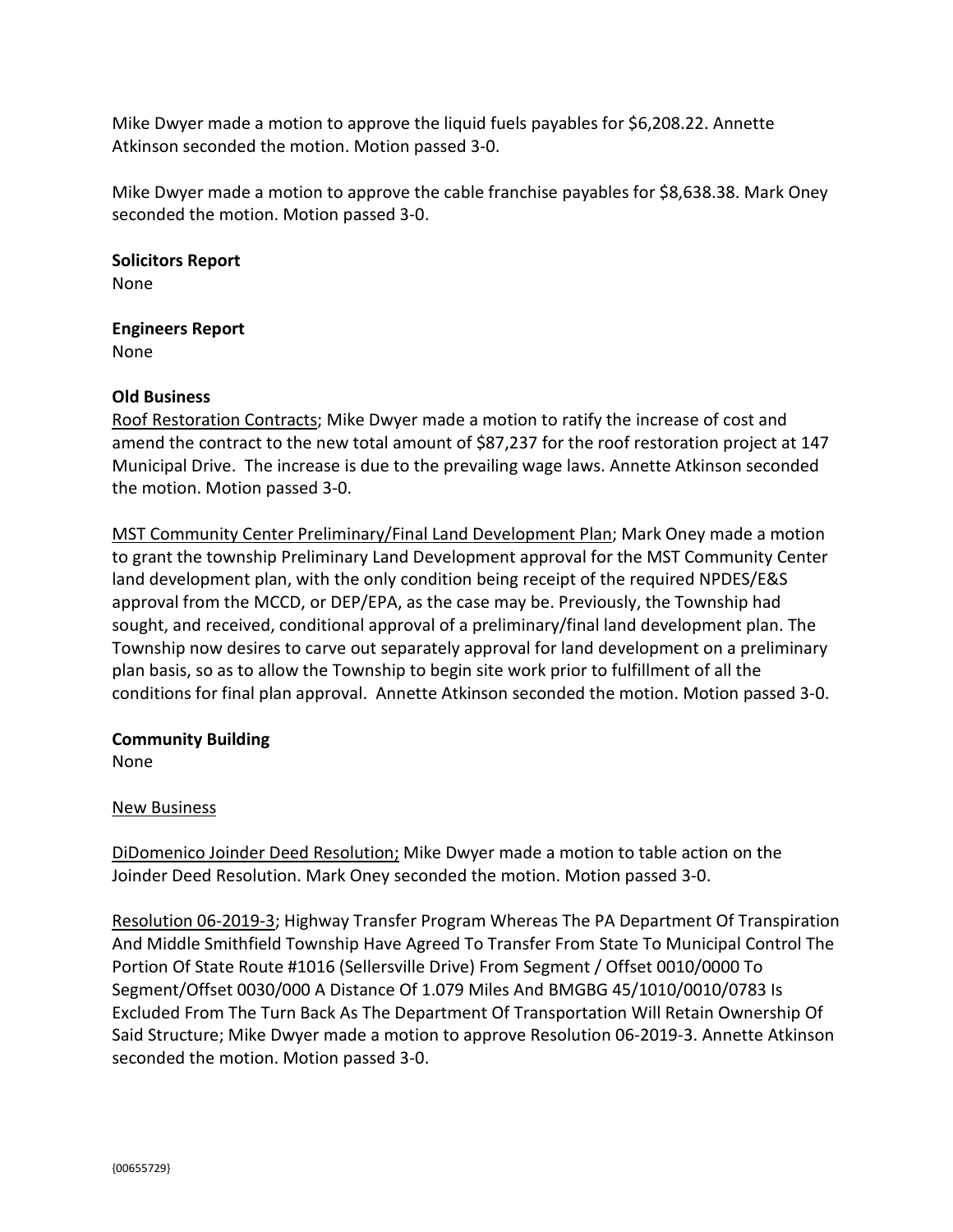Authorize the Sewer Department Manager to File Civil Complaints against Delinquent Sewer Customers for Service to the following Properties;

- 1. 5013 Pine Ridge Road; PIN 09734403419122
- 2. 2533 McEwan Blvd; PIN 09734403445270
- 3. 3123 Pine Valley Way; PIN 09733403135208
- 4. 784 Clubhouse Drive; PIN 09734401192819
- 5. 2519 McEwan Blvd; PIN 09734403442022

Annette Atkinson made a motion authorizing the Sewer Department Manager to file civil complaints again the listed delinquent sewer customers. Mike Dwyer seconded the motion. Motion passed 3-0.

**Public Comment**

None

### **Adjournment**

Mike Dwyer made a motion to adjourn the meeting at 7:21pm. Annette Atkinsons seconded the motion. Motion passed 3-0.

Respectfully submitted

Michele L. Clewell Township Secretary June 27, 2019

# General fund

| Num      | <b>Name</b>                          | Memo                                     | <b>Credit</b> |
|----------|--------------------------------------|------------------------------------------|---------------|
|          |                                      |                                          |               |
| 62613791 | Met Ed                               | 100124280825 Oak Grove light             | 32.76         |
| 17504    | Alura Business Solutions LLC         | deposit for Quickbooks upgrade           | 1,349.54      |
| 17505    | United States Treasury               | 720-V 246001492                          | 105.35        |
| 17506    | <b>UTRS</b>                          | CCP survey                               | 1,600.00      |
| 17507    | A.J. Smith Electric Motor Service    | inv 37098 parts                          | 215.00        |
| 17508    | Ace Trucking & Repairs, Inc.         | invs 16507, 16505 inspections            | 150.00        |
| 17509    | <b>AFLAC</b>                         | insurance a/c y2051                      | 384.26        |
| 17510    | Alura Business Solutions LLC         | inv 33397 repairs                        | 112.50        |
| 17511    | Amazon                               | 60457-8781-057920-7                      | 317.71        |
|          | American United Life Insurance       |                                          |               |
| 17512    | Company                              | policy G 0061299-0000-000 life insurance | 1,883.07      |
| 17513    | Claude S. Cyphers, Inc.              | invs 683602,833,964 parts                | 637.08        |
| 17514    | <b>CNH Capital</b>                   | 5043-9355-0140-9770                      | 96.82         |
| 17515    | Colours 06                           | inv 3959169 paint for frames on truck    | 1,154.58      |
| 17516    | <b>Corporate Protective Services</b> | invs 516, 540 armed guard                | 4,282.40      |
| 17517    | Dailey Resources, LTD                | inv 134457 oxygen                        | 11.00         |
| 17518    | <b>ESRI</b>                          | quote 25905017 ArcGIS contract extension | 100.00        |
| 17519    | Frank J. Smith Jr., Inc.             | inv 19098 Diss Way survey                | 2,402.50      |
| 17520    | <b>Friedman Electric</b>             | inv s0370866655.001 bridge#2             | 725.12        |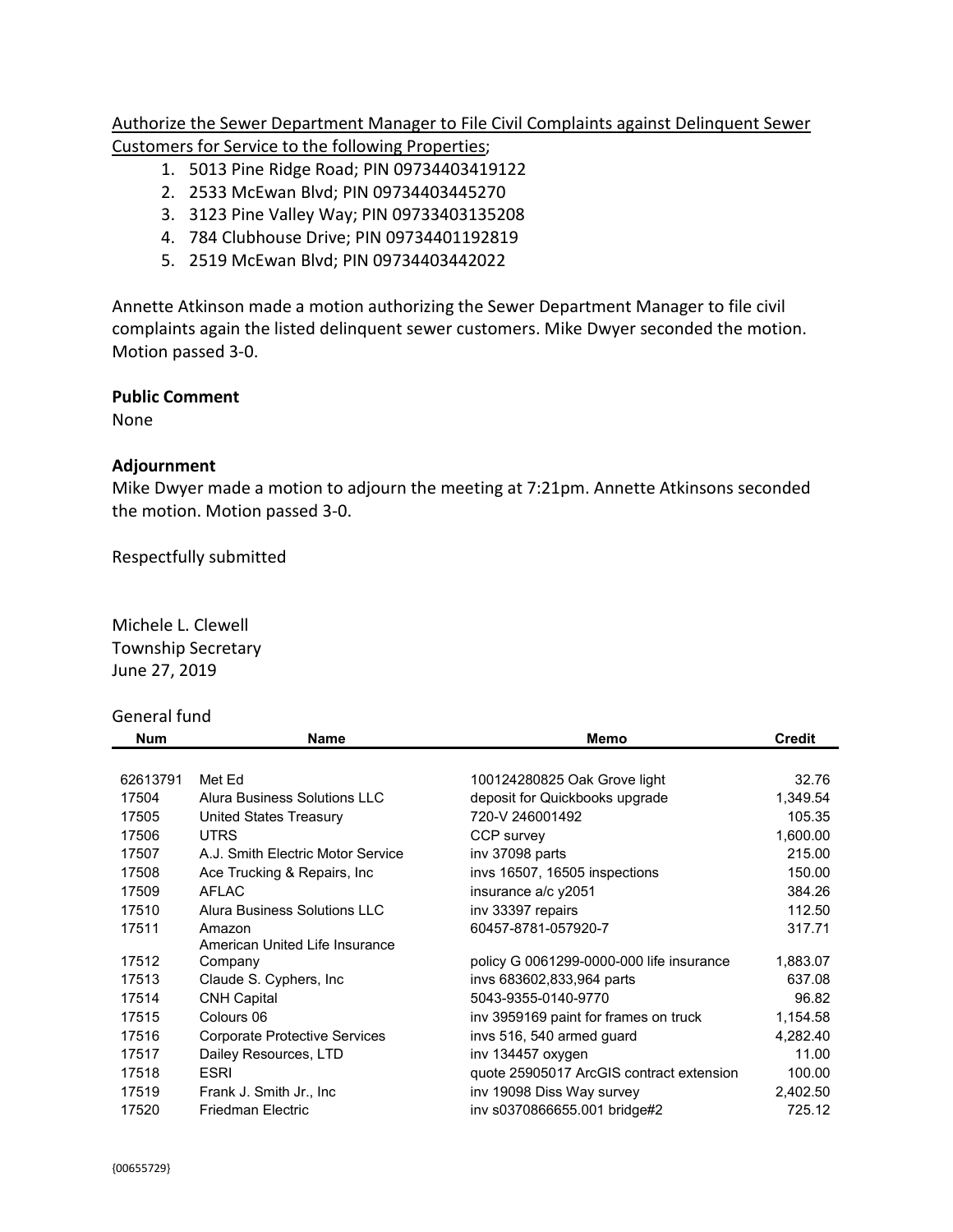| 17521 | <b>Future Signs</b>                                       | inv 134 Bridge Closed sign                                       | 310.00     |
|-------|-----------------------------------------------------------|------------------------------------------------------------------|------------|
| 17522 | Gina Scarpone                                             | return of deposit Ressica                                        | 50.00      |
| 17523 | Gotta Go Potties, Inc                                     | invs 89030,031                                                   | 145.00     |
| 17524 | Highway Equipment & Supply Co.                            | inv D59804 parts                                                 | 233.86     |
| 17525 | Jaqueline Brown                                           | event cancelled                                                  | 100.00     |
| 17526 | King, Spry, Herman, Freund & Paul LLC                     | Legal Fees invs 138441-138450                                    | 15,104.00  |
| 17527 | Kristina Denora.                                          | return of deposit Ressica                                        | 50.00      |
| 17528 | Lauren Herguiz                                            | return of deposit Echo                                           | 50.00      |
| 17529 | Lawson Products, Inc.                                     | inv 9306797384 parts                                             | 79.14      |
| 17530 | <b>Marshalls Creek Plumbing</b>                           | inv 14351 CCP bridge repairs                                     | 163.36     |
| 17531 | Matergia and Dunn                                         | 117 zoning hearing board                                         | 313.50     |
| 17532 | Mayra Colon.                                              | reimburse for mileage MCWC                                       | 25.52      |
| 17533 | Metro Hydraulic Jack Co.                                  | inv 215086 repair post pounder                                   | 688.40     |
| 17534 | Mildred Duran.                                            | return of deposit Echo                                           | 50.00      |
| 17535 | Monroe County Assessment                                  | June - December Sales list                                       | 112.00     |
| 17536 | Neopost                                                   | 7900 0444 6025 7144                                              | 1,000.00   |
| 17537 | Newton Engineering Group<br>PA Municipal Health Insurance | inv 26609 update HOP plans                                       | 6,956.00   |
| 17538 | Cooperative                                               | a/c 10207571-72 health insurance                                 | 52,520.96  |
| 17539 | Pennsylvania American Water                               | a/c 1024220008909318 Bark Park                                   | 281.44     |
| 17540 | Pennsylvania Turnpike Commission                          | Notice # 00013908350-1                                           | 80.20      |
| 17541 | Penteledata                                               | inv B3518241 email boxes                                         | 291.84     |
| 17542 | Pocono Profoods                                           | inv 1171792 garbage bags<br>invs                                 | 373.20     |
| 17543 | Praxair Dist Mid-Atlantic                                 | 89912509,89928847,89983564,90001202                              | 327.01     |
| 17544 | <b>PSATS</b>                                              | Ethics Class & PMGA workshops                                    | 559.50     |
| 17545 | RICOH USA, Inc.                                           | 1309321-1021529A1                                                | 334.99     |
| 17546 | Sedler Design & Redevelopment, LLC                        | Construction admin services<br>invs 8054665613,8054726842 office | 5,855.00   |
| 17547 | Staples Advantage                                         | supplies                                                         | 216.04     |
| 17548 | <b>Stroudsburg Electric Motor</b>                         | inv 5930006 impact gun                                           | 475.94     |
| 17549 | Sun Litho Print                                           | inv 42956 envelopes                                              | 258.00     |
| 17550 | Super Heat, Inc                                           | inv 1807-35934 a/c repairs                                       | 676.14     |
| 17551 | Tulpehocken Spring Water                                  | iny 4569339 water                                                | 52.39      |
| 17552 | Verizon                                                   | 5702230503 a/c 450-395-041-0001-25                               | 365.29     |
| 17553 | Waste Management                                          | inv 336710902030 dumpsters                                       | 557.70     |
| 17554 | Waste Management                                          | inv 00592792048 solid waste                                      | 127.02     |
|       |                                                           |                                                                  | 104,343.13 |

# Sewer fund

| <b>Num</b> | Name                                       | Memo                                  | <b>Credit</b> |
|------------|--------------------------------------------|---------------------------------------|---------------|
|            |                                            |                                       |               |
| 13423      | B. Newhart & Sons. Inc.                    | June                                  | 2,220.00      |
| 13424      | Evoqua Water Technologies                  | 904034154                             | 4.545.60      |
| 13425      | Kruger                                     | 19000398RI05700                       | 5,229.80      |
| 13426      | <b>MST2012GOB</b><br>PROSSER LABORATORIES. | MST 2012GOB installment               | 9,755.21      |
| 13427      | INC.                                       | April                                 | 30,450.27     |
| 13428      | <b>PROTHONOTARY</b>                        | 1 lien                                | 75.25         |
| 13429      | <b>PROTHONOTARY</b>                        | 5 Liens                               | 376.25        |
| 13430      | MET-ED                                     | 100044863148 - WL Island View         | 26.51         |
| 13431      | MET-ED                                     | 100016914275 - PS#5 RT 209/ Municipal | 294.07        |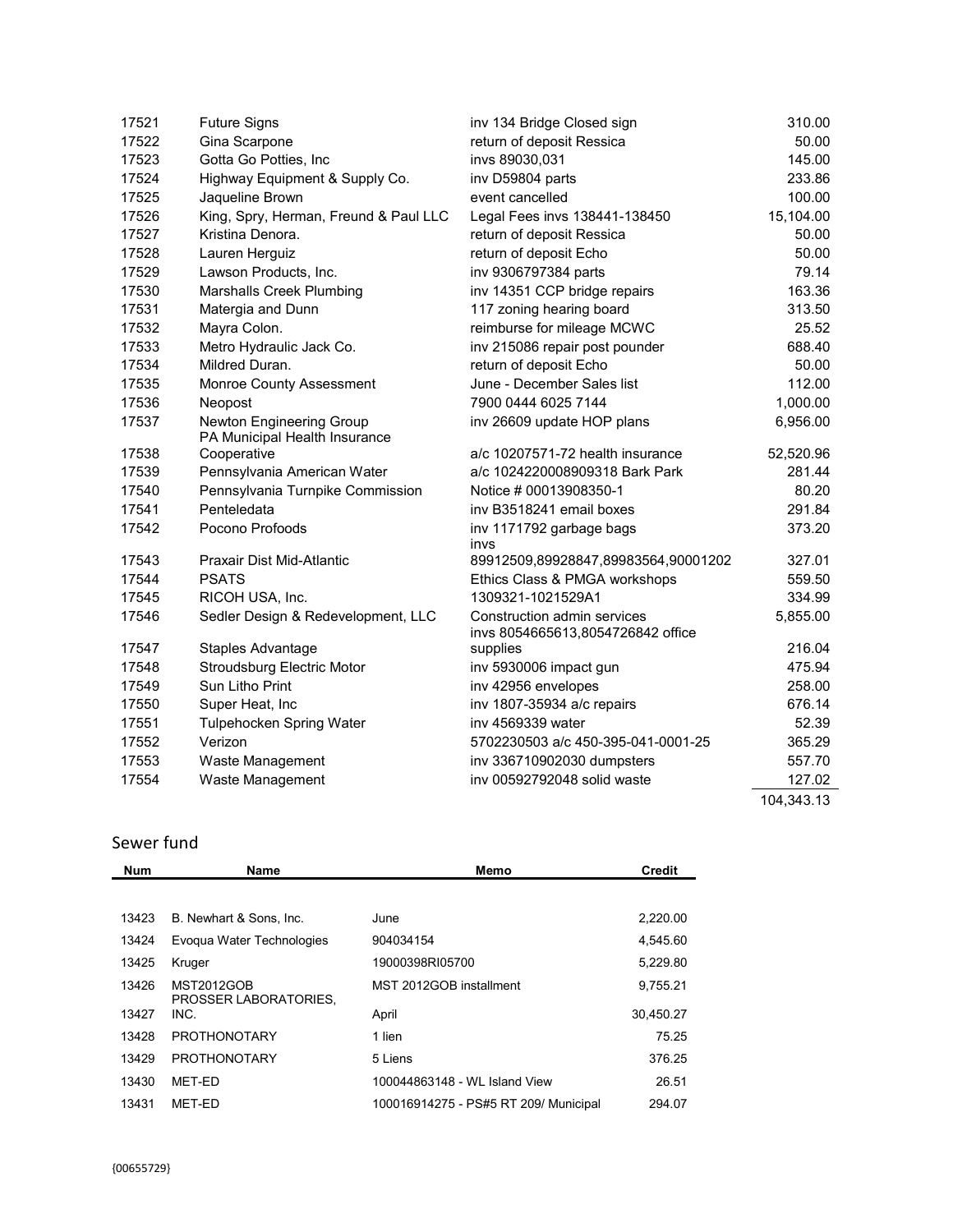| 13432 | MET-ED         | 100018446334 - PS#3 McCole & 209                                           | 65.75     |
|-------|----------------|----------------------------------------------------------------------------|-----------|
| 13433 | MET-ED         | 100018440378 - PS#4 Maple Ln                                               | 287.92    |
| 13434 | MET-ED         | 100016867432 - PS#8 LOTP                                                   | 155.02    |
| 13435 | MET-ED         | 100018442556 - PS#7 McCole & NP                                            | 120.96    |
| 13436 | MET-ED         | 100081035618 - Lift Station                                                | 22.69     |
| 13437 | MET-ED         | 100083606630 - PS#9 Oak Grove                                              | 108.55    |
| 13438 | MET-ED         | 100018448652 - Main STP                                                    | 3,899.82  |
| 13439 | MET-ED         | 100089058661 - Rt 209                                                      | 20.21     |
| 13440 | MET-ED         | 100016629691 - Sleepy Hollow Fairway                                       | 184.64    |
| 13441 | MET-ED         | 100076523768 WL Mtn Pass                                                   | 594.97    |
| 13442 | MET-ED         | 100080913799 - Off Sleepy Hollow                                           | 141.54    |
| 13443 | MET-ED         | 100044877809 - WL Clubhouse Dr                                             | 22.78     |
| 13444 | MET-ED         | 100080916826 - PS#2 Fairway Villas                                         | 42.35     |
| 13445 | MET-ED         | 100080920901 Tree Tops                                                     | 28.62     |
| 13446 | MET-ED         | 100018353951 - PS#6 Sellersville                                           | 296.48    |
| 13447 | <b>VERIZON</b> | 450-733-757-0001-47 - PS#4 Maple Ln<br>450-733-758-0001-20 - PS#3 McCole & | 35.64     |
| 13448 | <b>VERIZON</b> | 209                                                                        | 35.64     |
| 13449 | <b>VERIZON</b> | 250-733-759-0001-47 - PS#7 McCole & NP                                     | 35.64     |
| 13450 | <b>VERIZON</b> | 250-395-051-0001-57 - PS#6 Sellersville<br>450-395-051-0001-14 - PS#5 Rt   | 38.60     |
| 13451 | <b>VERIZON</b> | 209/Municipal                                                              | 38.60     |
| 13452 | <b>VERIZON</b> | 250-733-760-0001-28 - PS#8 LOTP                                            | 35.64     |
| 13453 | <b>VERIZON</b> | 450-733-760-0001-83 - PS#2 Fairway Villas                                  | 35.64     |
| 13454 | <b>VERIZON</b> | 450-733-769-0001-92 - WL Mtn Pass                                          | 34.73     |
| 13455 | <b>VERIZON</b> | 250-732-879-0001-10 - RT 209                                               | 204.98    |
| 13456 | <b>VERIZON</b> | 350-733-772-0001-56 - Main STP                                             | 81.06     |
| 13457 | <b>VERIZON</b> | 250-395-181-0001-01 - PS#9 Oak Grove                                       | 40.24     |
|       |                |                                                                            | 59,581.67 |

# Golf course

| <b>Num</b> | <b>Name</b>                                   | <b>Memo</b>                       | <b>Amount</b> |
|------------|-----------------------------------------------|-----------------------------------|---------------|
|            |                                               |                                   |               |
| 62614078   | Met-Ed                                        | 100104048101 pump house doral crt | (21.73)       |
| 62608655   | Met-Ed                                        | 100081748848 clubhouse            | (986.20)      |
| 62613729   | Met-Ed                                        | 100081748855 pump house tomx rd   | (76.55)       |
| 60963      | Genesis Turfgrass Inc.                        | iny 88045                         | (1,410.00)    |
| 60964      | <b>Grass Roots Turf Products</b>              | invs 834896,834787 supplies       | (985.00)      |
|            |                                               | A000231670 insurance 2nd & 3rd    |               |
| 60965      | Merchants Insurance Group<br>Mr. Appliance of | installment                       | (3, 447.38)   |
| 60966      | Stroudsburg                                   | inv 4187942 washer repairs        | (103.88)      |
| 60967      | Nauman Companies                              | HVAC diagnostic fee               | (171.50)      |
| 60968      | Neversink Media Group LLC                     | iny 4888-3 radio ads              | (120.00)      |
| 60969      | <b>Orkin Pest Control</b>                     | inv 236404 pest control           | (65.56)       |
| 60970      | <b>PAPCO</b>                                  | iny 2721652 diesel                | (200.98)      |